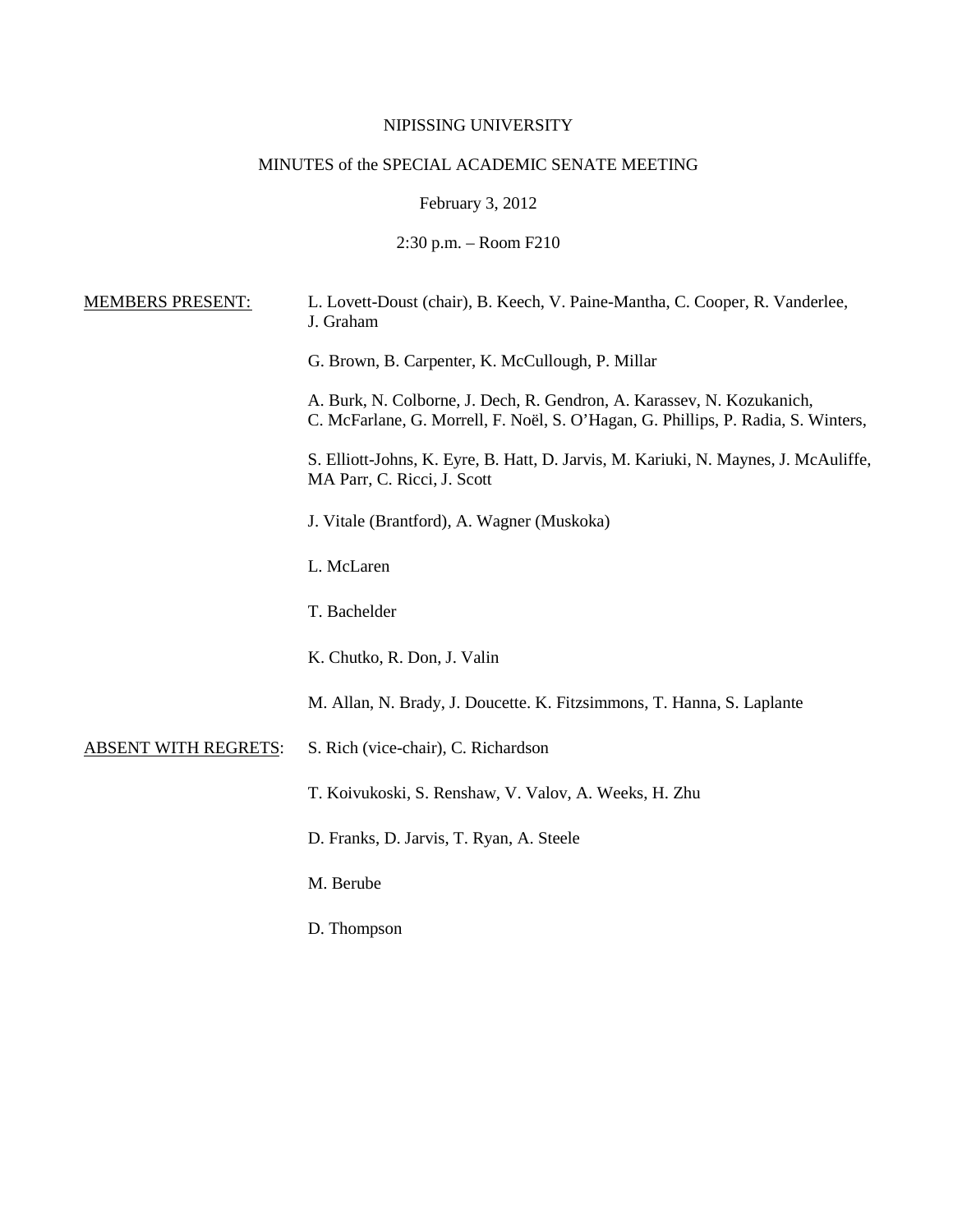#### ANNOUNCEMENTS

The President was pleased to report that Dr. Harley d'Entremont is the successful candidate for the position of Vice-President Academic and Research. He will begin his new duties May 1, 2012. The President thanked search committee members for their work.

#### REPORTS of STANDING COMMITTEES and FACULTY or UNIVERSITY COUNCILS

#### Senate Executive Committee

MOTION 1: Moved by L. Lovett-Doust, seconded by K. McCullough that the Report of the Senate Executive Committee dated January 26, 2012 be received. CARRIED

### Undergraduate Studies Committee

#### **December 15, 2011 Report**

- MOTION 2: Moved by R. Vanderlee, seconded by N. Maynes that the Report of the Undergraduate Studies Committee dated December 15, 2011 be received. CARRIED
- MOTION 3: Moved by R. Vanderlee, seconded by N. Maynes that Senate approve the program requirements for an Honours Specialization, Specialization, Major and Minor in Child and Family Studies. CARRIED
- MOTION 4: Moved by R. Vanderlee, seconded by C. Cooper that Senate approve the addition of the following courses:
	- ACMT3006 Administration of Artistic and Cultural Organizations

• ACMT3007 – Cultural Entrepreneurship CARRIED

- MOTION 5: Moved by R. Vanderlee, seconded by C. McFarlane that Senate approve the program requirements for an Honours Specialization, Specialization, Major and Minor in English Studies. CARRIED
- MOTION 6: Moved by R. Vanderlee, seconded by C. McFarlane that Senate approve the addition of ENGL2006 – British Literature Before 1800 and ENGL2007 British Literature After 1800 to the list of Group 1 courses "Literary History and Genre." CARRIED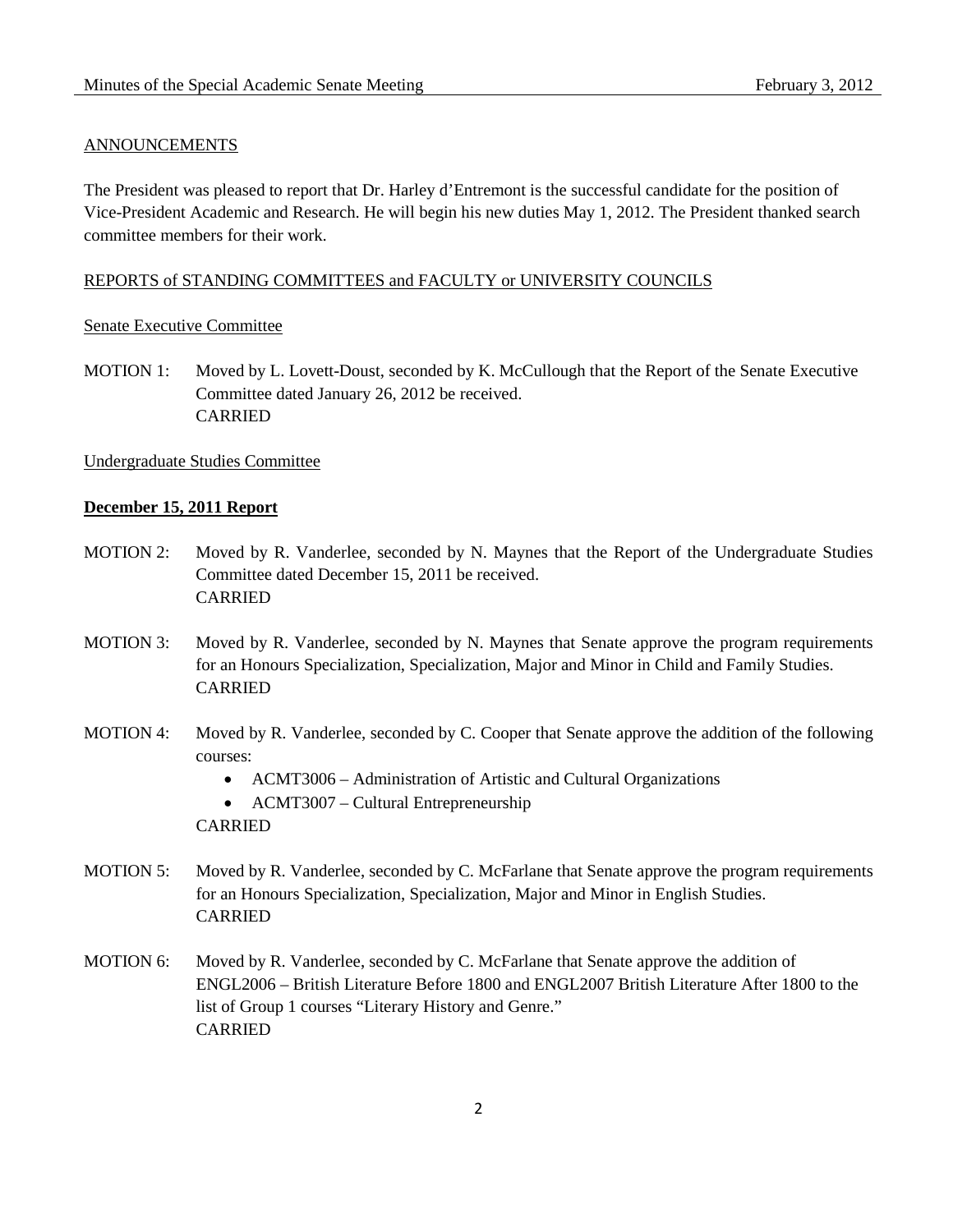- MOTION 7: Moved by R. Vanderlee, seconded by C. McFarlane that the prerequisite for 3000-level courses in English be changed as outlined in the attached document. CARRIED
- MOTION 8: Moved by R. Vanderlee, seconded by C. McFarlane that Senate approve the removal of the asterisks denoting "British Literary History: from the group lists. CARRIED
- MOTION 9: Moved by R. Vanderlee, seconded by J. Doucette that Senate approve the addition of ENGL2056 – Studies in North American Drama and ENGL2507 Studies in World Drama to Group 1 in the English Studies curriculum. CARRIED
- MOTION 10: Moved by R. Vanderlee, seconded by N. Brady that the prerequisite for FREN2306 Competence en communication oral be changed from FREN1107 to FREN2007. CARRIED
- MOTION 11: Moved by R. Vanderlee, seconded by J. Doucette that Senate approve the addition of the following courses:
	- FREN2707 Culture française / French Culture
	- FREN3407 Expression orale et l'art dramatique français / Oral Expression through French Dramatic Arts

CARRIED

- MOTION 12: Moved by R. Vanderlee, seconded by G. Brown that Senate approve the program requirements for:
	- Honours Specialization, Specialization, Major, and Minor in Geography (BA)
	- Honours Specialization, Specialization, Major, and Minor in Environmental Geography (BSc)
	- Honours Specialization, Specialization, Major, and Minor in Environmental Geography (BA)

CARRIED

- MOTION 13: Moved by R. Vanderlee, seconded by S. O'Hagan that Senate approve the deletion of the following courses from the Geography curriculum:
	- GEOG2356 Introduction to International Development
	- GEOG2406 A Geography of Canada
	- GEOG2407 Selected Regions of North America
	- GEOG2706 A Geography of Russia and the Eurasian Republics
	- GEOG2707 A Geography of Eastern Europe
	- GEOG2807 Local and Regional Development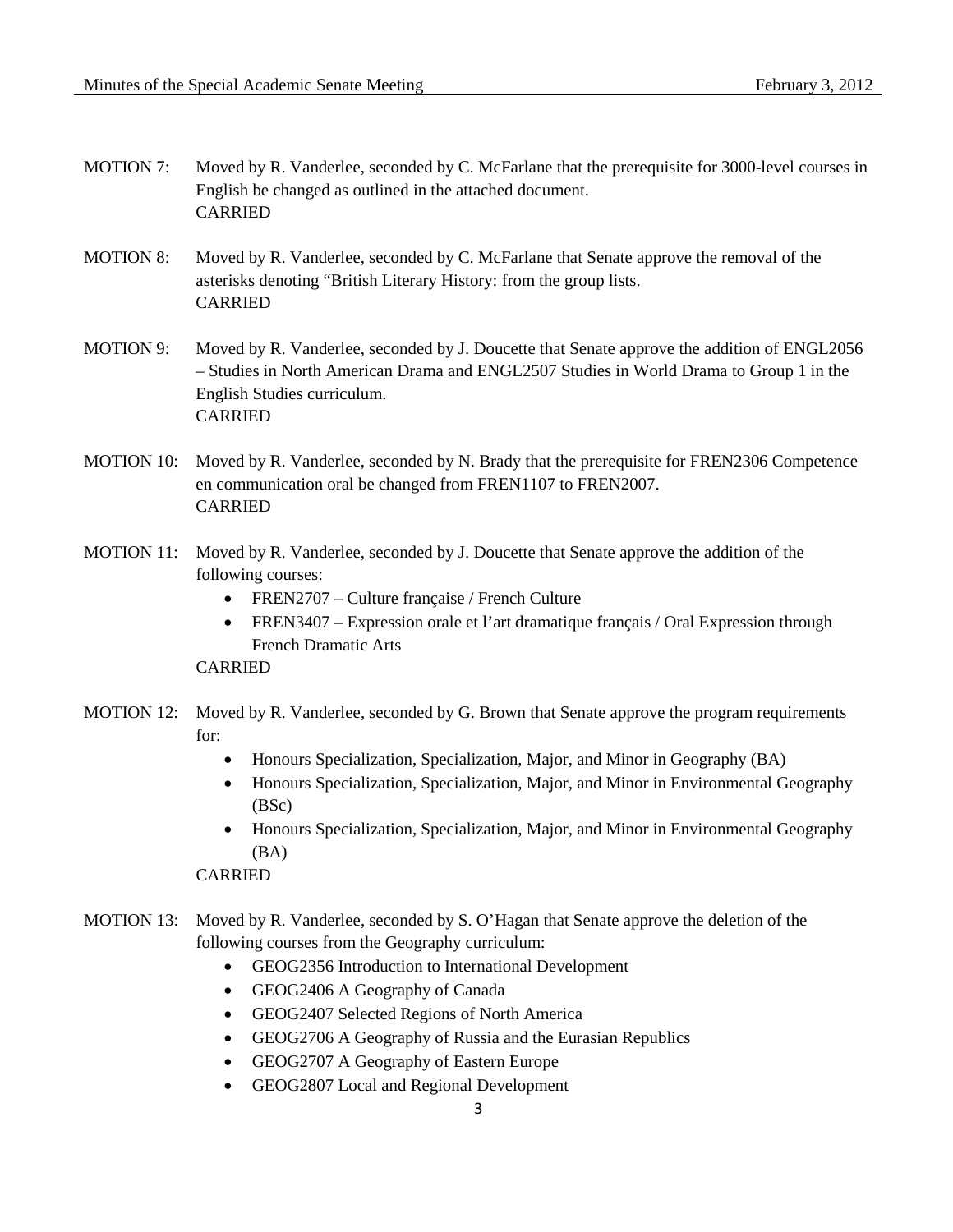- GEOG2605 Regional Geography: Theory and Application
- GEOG3036 Air Photo Interpretation
- GEOG3235 Historical Geography CARRIED

## MOTION 14: Moved by R. Vanderlee, seconded by S. O'Hagan that Senate approve that the following courses be banked:

- GEOG3226 The Geography of Tourism and Recreation
- GEOG3607 Selected Regions of Western Europe
- GEOG3806 Transportation and Communication Systems
- GEOG4216 World Population Growth

### CARRIED

### MOTION 15: Moved by R. Vanderlee, seconded by J. Doucette that Senate approve the addition of the following courses to the Geography curriculum:

- GEOG3356 Introduction to International Development
- GEOG3406 A Geography of Canada
- GEOG3407 Selected Regions of North America
- GEOG3706 A Geography of Russia and the Eurasian Republics
- GEOG3707 A Geography of Eastern Europe
- GEOG3807 Local and Regional Development
- GEOG3126 Geographies of Agriculture
- GEOG4026 Political Ecology
- GEOG4027 Spatial Computing

#### CARRIED

- MOTION 16: Moved by R. Vanderlee, seconded by A. Burk that Senate approve the prerequisite changes for the following courses from GEOG1016 or GEOG1017 to "24 credits completed":
	- GEOG 3026 Geography of Developing Countries
	- GEOG 3076 Regional Geography of Africa
	- GEOG 3606 A Geography of Western Europe
	- GEOG 3826 A Geography of Latin America

CARRIED

- MOTION 17: Moved by R. Vanderlee, seconded by J. Doucette that Senate approve the prerequisite change for GEOG3136 Global Economic Geographies from GEOG1016 and one of GEOG2136, GEOG2137 or GEOG2226" to "54 credits completed." CARRIED
- MOTION 18: Moved by R. Vanderlee, seconded by K. Chutko that the Certificate in Geomatics be amended as outlined: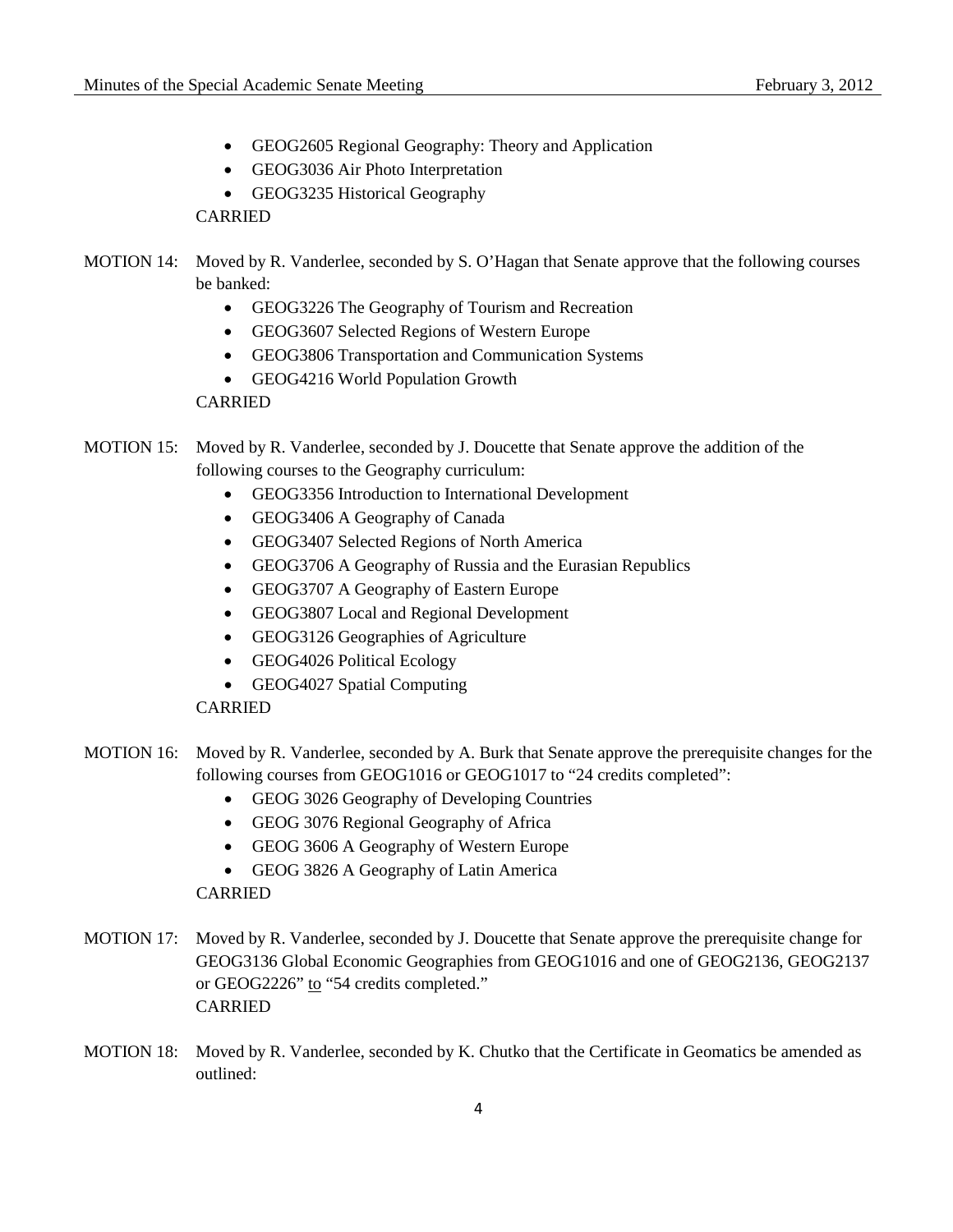*Current:* Students must complete all of: GEOG2017 Introduction to Geomatics GEOG2026 Introduction to Quantitative Methods GEOG3056 Spatial Analysis Using GIS GEOG3066 Remote Sensing of the Environment

Six credits from the following: 6 cr. GEOG3016 Field Techniques in Geography GEOG3027 Spatial Statistics GEOG3036 Air Photo Interpretation GEOG4057 Topics in GIS Applications GEOG4066 Topics in Remote Sensing Applications

*New* 

Students must complete all of: GEOG2026 Introduction to Quantitative Methods GEOG3056 Spatial Analysis Using GIS GEOG3066 Remote Sensing of the Environment

Nine credits from the following: GEOG3016 Field Techniques in Geography GEOG3027 Spatial Statistics GEOG4027 Spatial Computing GEOG4057 Topics in GIS Applications GEOG4066 Topics in Remote Sensing Applications

### CARRIED

- MOTION 19: Moved by R. Vanderlee, seconded by R. Gendron that Senate approve the program requirements for an Honours Specialization, Specialization, Major, and Minor in History. CARRIED
- MOTION 20: Moved by R. Vanderlee, seconded by R. Gendron that Senate approve the deletion of the following courses from the History program:
	- HIST 2555 Peace, Order and Good Government?: The State and Society in Canada since 1700
	- HIST2305 The Twentieth Century World
	- HIST2115 Modern Europe, 1789-1989
	- HIST2275 Environmental History, Canada and the World CARRIED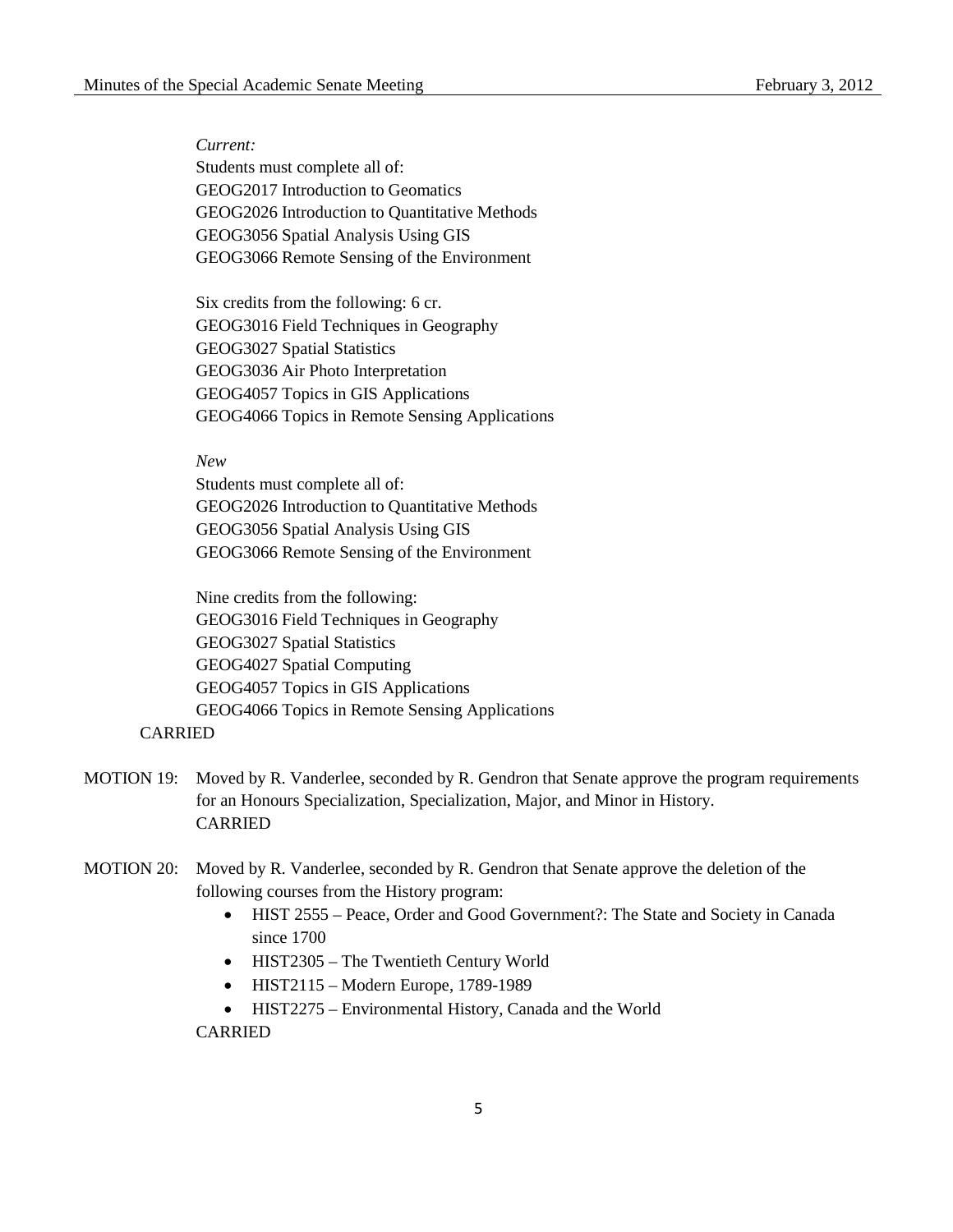- MOTION 21: Moved by R. Vanderlee, seconded by R. Gendron that the following History courses be banked:
	- HIST2405 History of Modern Britain
	- HIST2155 Early Modern Europe, 1400-1800
	- HIST2515 History of the United States

CARRIED

- MOTION 22: Moved by R. Vanderlee, seconded by R. Gendron the addition of the following courses to the History program:
	- HIST2136 Peace, Order, and Good Government?: State and Society in Canada
	- HIST2137 The Global Cold War
	- HIST2146 Making Modern Britain, 1760-1914
	- HIST2156 Honour and Worship in Europe, 1400-1600: Ritual, Status and Culture
	- HIST2157 Dealing with Diversity in Europe, 1600–1800: Tolerance and Intolerance
	- HIST2166 Survival: Canada in Global Environmental Leadership
	- HIST2226 The Making of Modern Europe: From Revolution to Total War 1789-1914
	- HIST2227 The Making of Modern Europe: From Total War to Revolution 1914-1991
	- HIST2366 Family and Society in Canada
	- HIST2516 An Introduction to American History
	- HIST2517 Race and Racism in America
	- HIST3137 Crusade and Jihad
	- HIST3567 Slavery and the American Civil War

CARRIED

#### **January 16, 2012 Report**

- MOTION 23: Moved by R. Vanderlee, seconded by A. Burk that the Report of the Undergraduate Studies Committee dated January 16, 2012 be received. CARRIED
- MOTION 24: Moved by R. Vanderlee, seconded by B. Carpenter that Senate approve the regulations changes to define a Minor in Business. CARRIED
- MOTION 25: Moved by R. Vanderlee, seconded by J. Doucette that Senate approve the Minors in Business Administration, Human Resources, Marketing and Corporate Social Responsibility. CARRIED
- MOTION 26: Moved by R. Vanderlee, seconded by B. Carpenter that Senate delete the following programs:
	- Bachelor of Arts (General) Single Major in Administrative Studies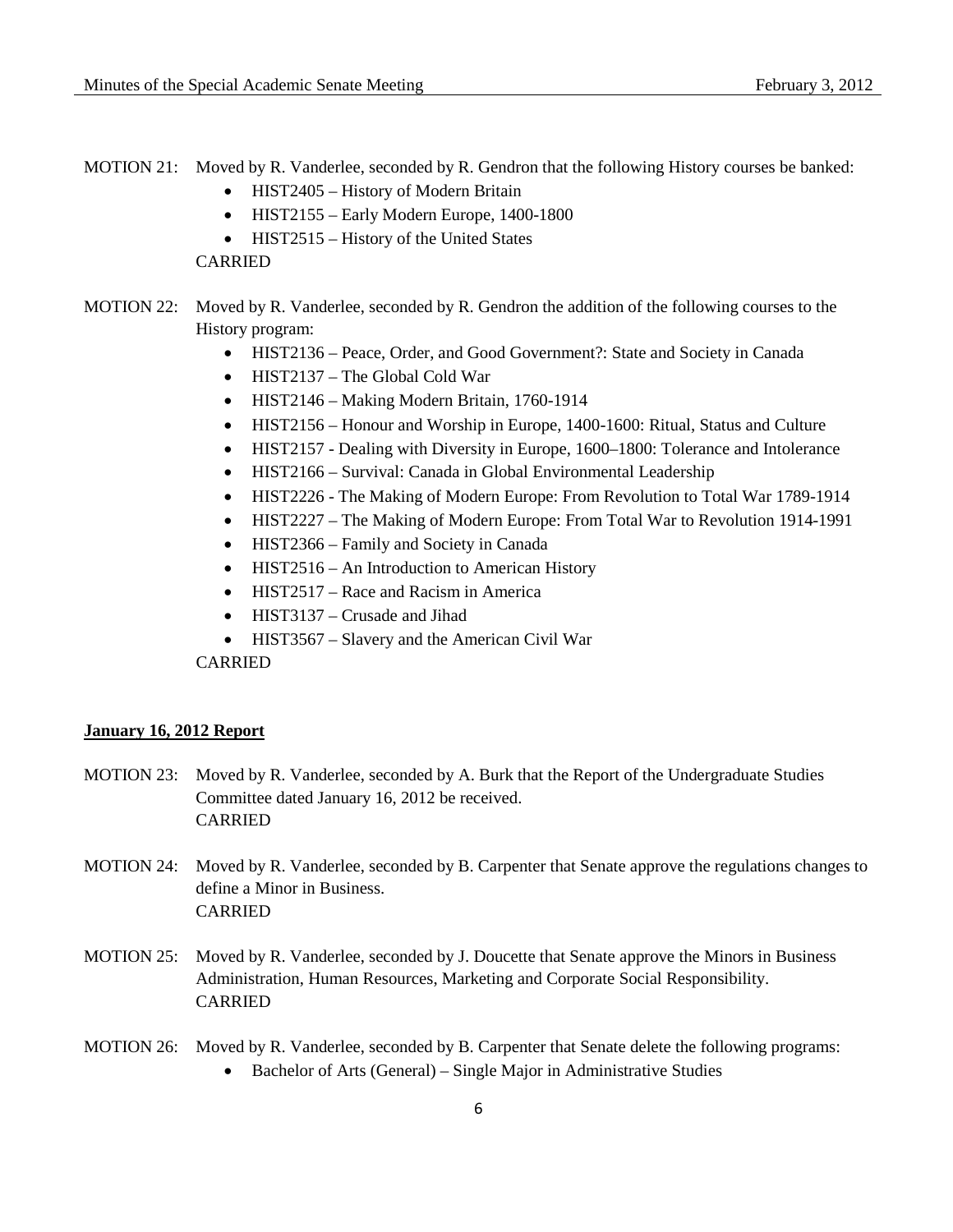• Bachelor of Arts (General) – Combined Major in Administrative Studies. CARRIED

- MOTION 27: Moved by R. Vanderlee, seconded by B. Carpenter that Senate approve that ADMN1156 Business for Non-Business majors, though not available for business majors, may be retained for credit if it was previously earned. CARRIED
- MOTION 28: Moved by R. Vanderlee, seconded by S. LaPlante that Senate approve the following courses for the Certificate in Aboriginal Leadership:
	- LEAD 1006 Concepts and Ethics of Aboriginal Leadership
	- LEAD 2006 Aboriginal Political Culture
	- LEAD 2007 Aboriginal Governance Models and Intergovernmental Relations
	- LEAD 3126 Treaty Law in Canada
	- LEAD 3127 Comparative Indigenous Leadership in a Globalized World
	- LEAD 3147 International or First Nations Placement

CARRIED

- MOTION 29: Moved by R. Vanderlee, seconded by A. Burk that Senate approve that ENGL2605 Cultural Studies, NATI2016 Cultural Production in an International Environment, and NATI2025 Native Creativity and the Arts be cross-listed with Fine Arts Art History and Visual Studies stream. CARRIED
- MOTION 30: Moved by R. Vanderlee, seconded by A. Burk that Senate approve that FAVA3376 Canadian Art History I, and FAVA3377 Canadian Art History II be cross-listed with Native Studies. CARRIED
- MOTION 31: Moved by R. Vanderlee, seconded by J. Doucette that Senate approve the addition of the following courses to the Mathematics program:
	- MATH 4036 Measure Theory
	- MATH 4016 Numerical Methods II
	- MATH 4086 Functional Analysis
	- MATH 4246 Optimization

CARRIED

MOTION 32: Moved by R. Vanderlee, seconded by P. Millar that Senate approve the curriculum requirements for an Anthropology stream in the Department of Sociology. CARRIED

#### **ELECTIONS**

• Elect one tenured or tenure track faculty senator, from outside the discipline to serve on the selection committee for a tenure track position in Geography. **ACCLAIMED – V. Valov**